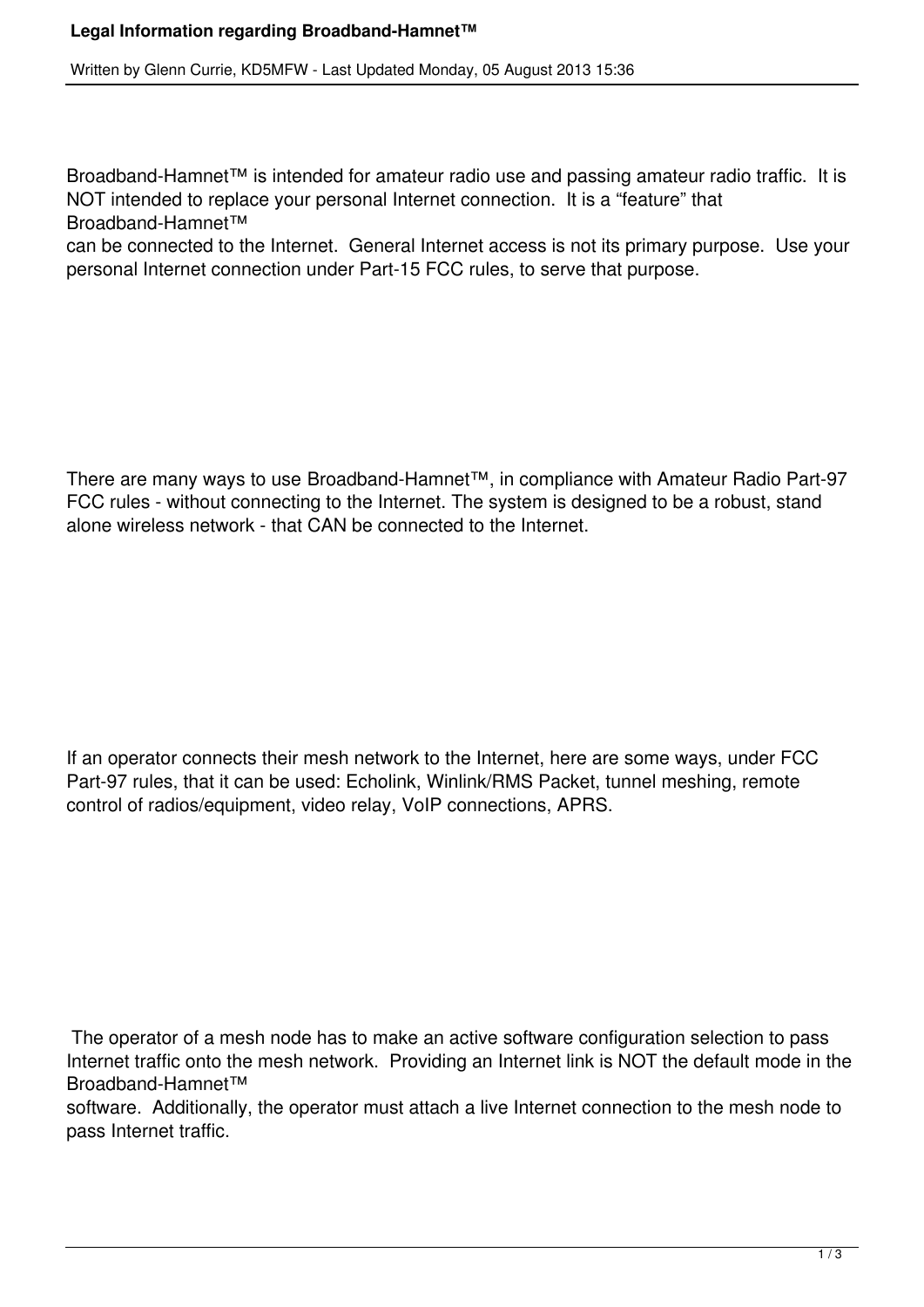## **Legal Information regarding Broadband-Hamnet™**

Written by Glenn Currie, KD5MFW - Last Updated Monday, 05 August 2013 15:36

 If an operator takes these multiple active steps to connect their radio to the Internet, then they will need to understand what traffic is being passed and that it is covered by their Amateur Radio license.

 If they join a mesh that has Internet access, each radio operator should do what is needed to keep operations legal.

 If you need help operating your radio correctly, others can try to help, but ultimately, it is your license and your responsibility to operate legally.

As with ANY piece of Ham radio gear, Broadband-Hamnet™ COULD be used illegally, and it is the control operator's duty to make sure it is being used in accordance with FCC Part-97 Amateur Radio rules.

 This website is not in a position to offer any definitive legal advice. Only a duly appointed person, empowered to interpret the rules and regulations, can do that. That means that for